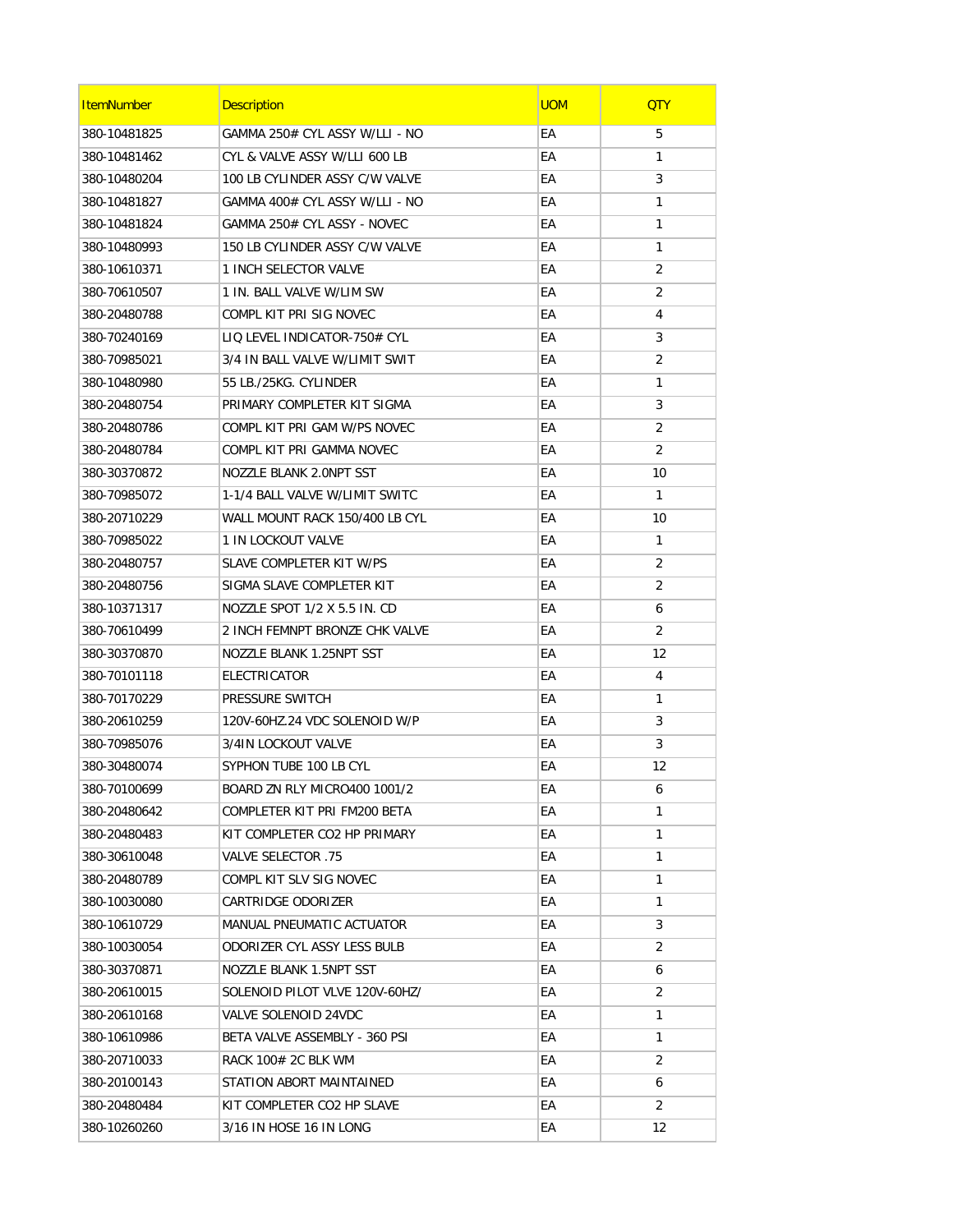| 380-20710268 | RACK KIT 40-95 LB CYLINDER         | EA | 3            |
|--------------|------------------------------------|----|--------------|
| 380-20480785 | <b>GAMMA SLAVE COMPL KIT NOVEC</b> | EA | 1            |
| 380-20480645 | SLAVE COMPLETER KIT GAMMA          | EА | $\mathbf{1}$ |
| 380-10611105 | 1/4 BALL VALVE TIME DELAY BYPA     | EA | 2            |
| 380-70101121 | <b>MAG PRESSURE GAUGE</b>          | EА | $\mathbf{1}$ |
| 380-10260262 | 3/16 IN X 16 LG FLEXIBLE HOSE/     | EA | 4            |
| 380-70610432 | <b>SOLENOID</b>                    | EA | $\mathbf{1}$ |
| 380-70361157 | ENTRANCE-WARNING LEAVE AREA        | EA | 22           |
| 380-30370868 | NOZZLE BLANK 3/4 NPT SST           | EА | 9            |
| 380-10371410 | 1 IN SST SWALL NOZZLE DRILLED      | EА | 3            |
| 380-10371412 | 1-1/2 IN SST SWALL NOZZLE DRIL     | EA | 2            |
| 380-30480235 | HYDROTEST ADAPTOR(GAMMA SERIES     | EА | $\mathbf{1}$ |
| 380-10371454 | 3/4 IN NOVEC SST SW NOZZLE         | EA | 3            |
| 380-20610287 | SOLENOID ACTUATOR                  | EA | $\mathbf{1}$ |
| 380-10610732 | <b>MANIFOLD CHECK VALVE</b>        | EА | 1            |
| 380-20610276 | SOLENOID VALVE W/GAUGE             | EА | $\mathbf{1}$ |
| 380-30370869 | <b>NOZZLE BLANK 1.0NPT SST</b>     | EA | 5            |
| 380-10371366 | 2 IN SST NOZZLE DRILLED            | EA | 1            |
| 380-70260657 | 3 FOOT FLEXIBLE PILOT HOSE         | EА | 3            |
| 380-30370758 | <b>NOZZLE BLANK .25NPT SST</b>     | EA | 5            |
| 380-70610006 | VALVE SOLENOID 120VAC/24VDC        | EA | $\mathbf{1}$ |
| 380-10371361 | 1/2 IN SST NOZZLE DRILLED          | EА | 2            |
| 380-10371315 | NOZZLE SPOT 1/2 X 4 IN. CD         | EA | $\mathbf{1}$ |
| 380-70361156 | EXIT SIGN-WARNING DO NOT ENTE      | EА | 9            |
| 380-30610136 | <b>SEAT MAIN VALVE</b>             | EA | 14           |
| 380-10371365 | 1 1/2 IN SST NOZZLE DRILLED        | EA | 1            |
| 380-10610573 | VALVE BLEEDER 1/2INCH              | EА | 2            |
| 380-10371411 | 1-1/4 IN SST SWALL NOZZLE DRIL     | EА | 1            |
| 380-20240047 | PRESS GAUGE ASSY W/PS NOVEC        | EА | $\mathbf{1}$ |
| 380-10630022 | PNEUMATIC ACTUATOR                 | EA | 1            |
| 380-20100145 | <b>MANUAL STATION MAIN/RESERVE</b> | EА | 1            |
| 380-10371455 | 1 IN NOVEC SST SW NOZZLE           | EА | 1            |
| 380-10371303 | 3/4 IN RADIAL NOZZLE               | EА | 1            |
| 380-70360948 | SIGNDO NOT ENTER                   | ЕA | 4            |
| 380-10371409 | 3/4 IN SST SWALL NOZZLE DRILLE     | ЕA | 1            |
| 380-STS-2.5  | SAMPLING TUBE 2.5 FEET             | ЕA | 8            |
| 380-10610731 | 1/4 INCH BLEEDER VALVE             | ЕA | 2            |
| 380-10371408 | 1/2 IN SST SWALL NOZZLE DRILLE     | EА | 1            |
| 380-10610753 | SAFETY RELIEF VALVE                | ЕA | $\mathbf{1}$ |
| 380-30480072 | DIP TUBE FOR 50LB CO2 CYLINDER     | EА | 1            |
| 380-10260267 | 3/16 IN HOSE 20 IN LONG            | ЕA | 2            |
| 380-70360825 | SIGNMANUAL STATION                 | ЕA | 3            |
| 380-70360821 | SIGNVACATE AREA                    | EА | 4            |
| 380-70987002 | WARNING SIGN ARGONITE              | EА | $\mathbf{1}$ |
| 380-70440426 | TEE 1/4 X 1/4 X 1/8 MNPT           | EА | 14           |
| 380-40610039 | NEOPRENE SEAL FOR 10610369         | ЕA | 2            |
| 380-50440159 | ELBOW 1/4 INCH FLARE X 1/4 INC     | ЕA | 5            |